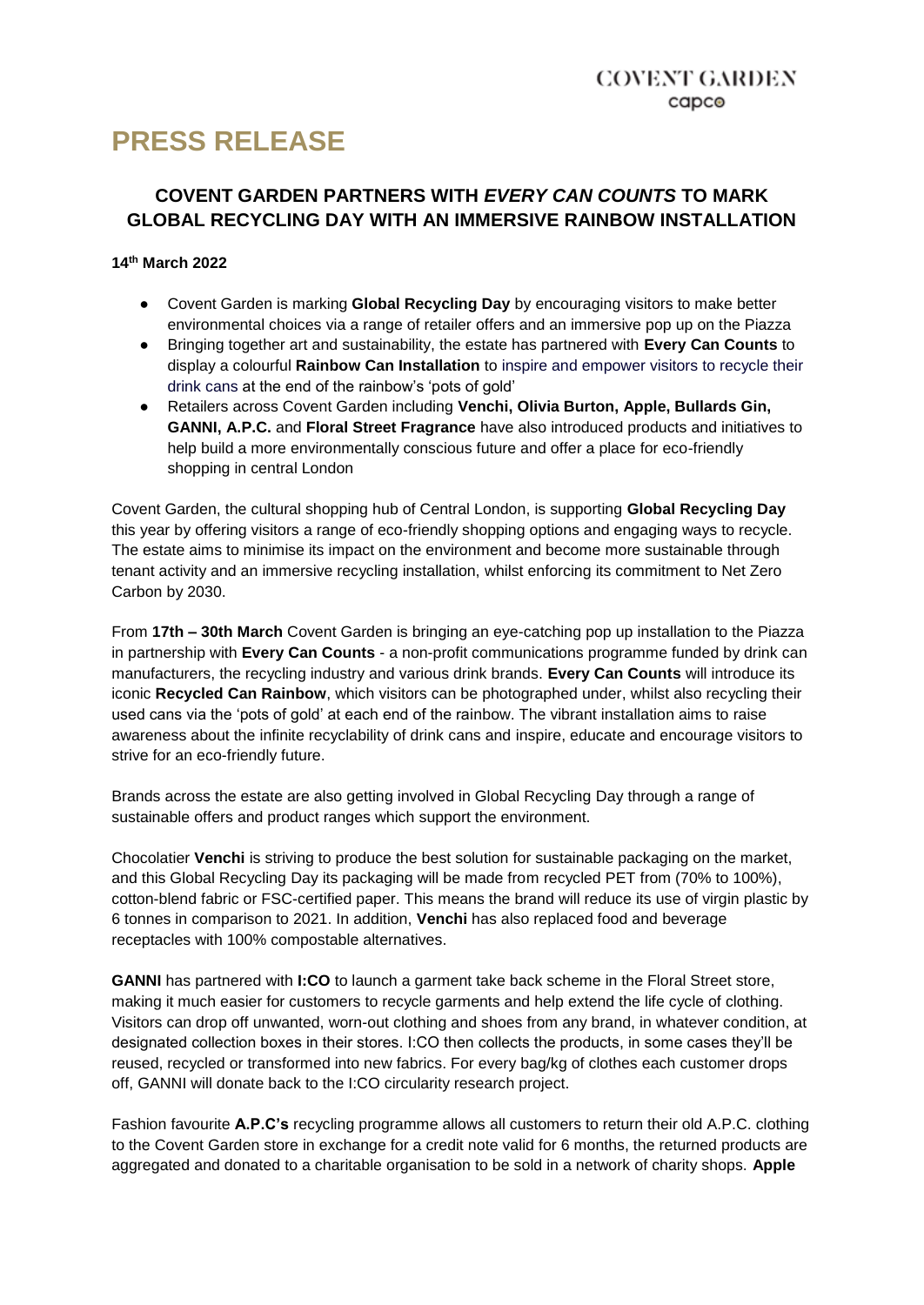# **COVENT GARDEN** capco

is also continuing its recycling programme in-store, whereby visitors will receive credit or an Apple Store Gift Card in exchange for their eligible iPhone, iPad or selected smartphone from another manufacturer.

For beauty fans, **Charlotte Tilbury** is offering refills for the popular Hot Lips 2 Lipstick collection, available exclusively at the Covent Garden boutique. The collection can be interchanged with any of the 5 collectible, refillable Hot Lips 2 Lipstick designs. Hot Lips 2 was created in collaboration with 11 of Charlotte's favourite icons including Amal Clooney, Jennifer Aniston and Enigmatic Edward.

**DECIEM** has introduced 100% recyclable shopping bags as part of its commitment to increase the use of responsible packaging. The brand promises 85% - 100% of its packaging will be recyclable, refillable, reusable or recoverable by 2025. The packaging of the newly launched Sulphate 4% Cleanser for Hair & Body and Behentrimonium Chloride 2% Conditioner shows DECIEM's commitment to this cause. An in-store recycling program is also available in the Covent Garden boutique, which gives customers the ability to recycle product empties from any beauty brand.

The **Mulberry** boutique in Covent Garden is home to the **Mulberry Exchange**, a circular economy programme where customers can bring in their old Mulberry bags, have them authenticated and appraised, and receive a gift card in exchange to put towards a new purchase. The old bags are then restored by the talented repairs team and sold as part of the 'pre-loved' range. British accessories brand **Olivia Burton** has created an exciting new collection, *Pop Art*, designed from recycled plastic cosmetic bottles with an eco-confetti finish. Pop Art has been crafted with a view to challenge the way Covent Garden's shoppers think about waste, whilst still feeling fashionable. Each watch comes with two interchangeable straps allowing customers to style their watch from day to day and encouraging them to invest in sustainable keep-forever styles.

In the **Bullards Gin** boutique**,** customers who purchase a bottle of gin will be able to refill their bottles with the *Bottle for Life* initiative using one of the eco refill pouches. Working in partnership with waste management company, *TerraCycle*, the brand will recycle and reuse any bottles and pouches customers no longer need.

Existing eco-conscious shopping options across the Covent Garden estate include **Floral Street Fragrance,** with a sustainable ethos, starting with the packaging which is completely recyclable. The perfumer is also encouraging shoppers to repurpose packaging by offering a 20% discount for fragrance refills, exclusively at the Floral Street boutique.

Covent Garden continues to strive for a sustainable future through engaging partnerships and initiatives, which spark conversation, challenge and inspire visitors to be more environmentally conscious all year round.

-Ends-

@CoventGardenLDN #CoventGarden Coventgarden.london

#### **For all media enquiries, requests for interviews or images, please contact:**

**Capco Covent Garden** Catherine Riccomini

Tel: +44 (0)20 7395 5499 / Catherine@capitalandcounties.com